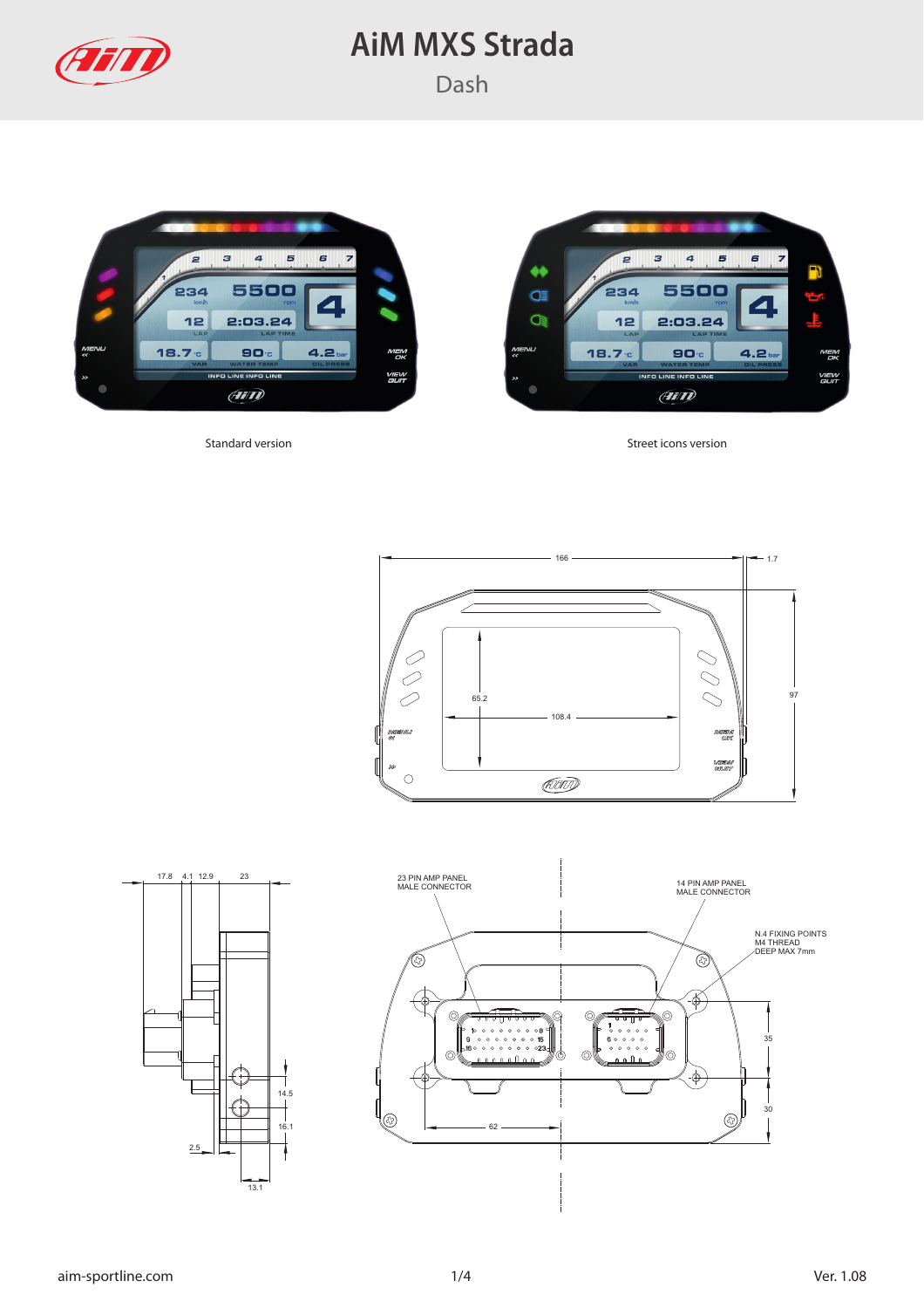

## **Technical specifications**

| <b>Display</b>              | 5" TFT                                                                 |  |
|-----------------------------|------------------------------------------------------------------------|--|
| <b>Resolution</b>           | 800x480 pixels                                                         |  |
| <b>Contrast</b>             | 600:1                                                                  |  |
| <b>Brightness</b>           | 700cd/m2 - 1,100 Lumen                                                 |  |
| <b>Ambient light sensor</b> | Yes                                                                    |  |
| <b>Alarm LEDs</b>           | 6 configurable RGB LEDs                                                |  |
| <b>Shift Lights</b>         | 10 configurable RGB LEDs                                               |  |
| <b>CAN</b> connections      | $\overline{2}$                                                         |  |
| <b>ECU</b> connection       | CAN, RS232 or K-Line to 1,000+ industry leading ECUs                   |  |
| <b>External modules</b>     | GPS Module, Channel Expansion, TC Hub, Lambda Controller, SmartyCam HD |  |
| <b>Analog inputs</b>        | 4 fully configurable, max 1,000 Hz each                                |  |
| <b>Digital inputs</b>       | 1 Speed input, coil RPM input                                          |  |
| <b>Digital outputs</b>      | $1(1$ Amp max)                                                         |  |
| <b>Second CAN</b>           | Yes                                                                    |  |
| <b>Body</b>                 | Anodized Aluminum                                                      |  |
| <b>Pushbuttons</b>          | Metallic                                                               |  |
| <b>Connectors</b>           | 2 AMP connectors                                                       |  |
| <b>Dimensions</b>           | 169.4x97x23 mm                                                         |  |
| Weight                      | 480 g                                                                  |  |
| <b>Power consumption</b>    | 400 mA                                                                 |  |
| Waterproof                  | <b>IP65</b>                                                            |  |

### **Part numbers**

| <b>X21MXSSTRCAN</b> | MXS Strada with $CAN + RPM$ harness (ECU)                                                                        |  |
|---------------------|------------------------------------------------------------------------------------------------------------------|--|
| X21MXSSTROBD0       | MXS Strada with OBD harness (CAN+K)                                                                              |  |
| X21MXSSTRCAN1       | $MXS$ Strada Street icons version with $CAN + RPM$ harness (ECU)                                                 |  |
| X21MXSSTROBD1       | MXS Strada Street icons version with OBD harness (CAN+K)                                                         |  |
| V02573220           | 23 pins AMP connector harness for MXS Strada - Standard version (optional)<br>(see the drawing in the next page) |  |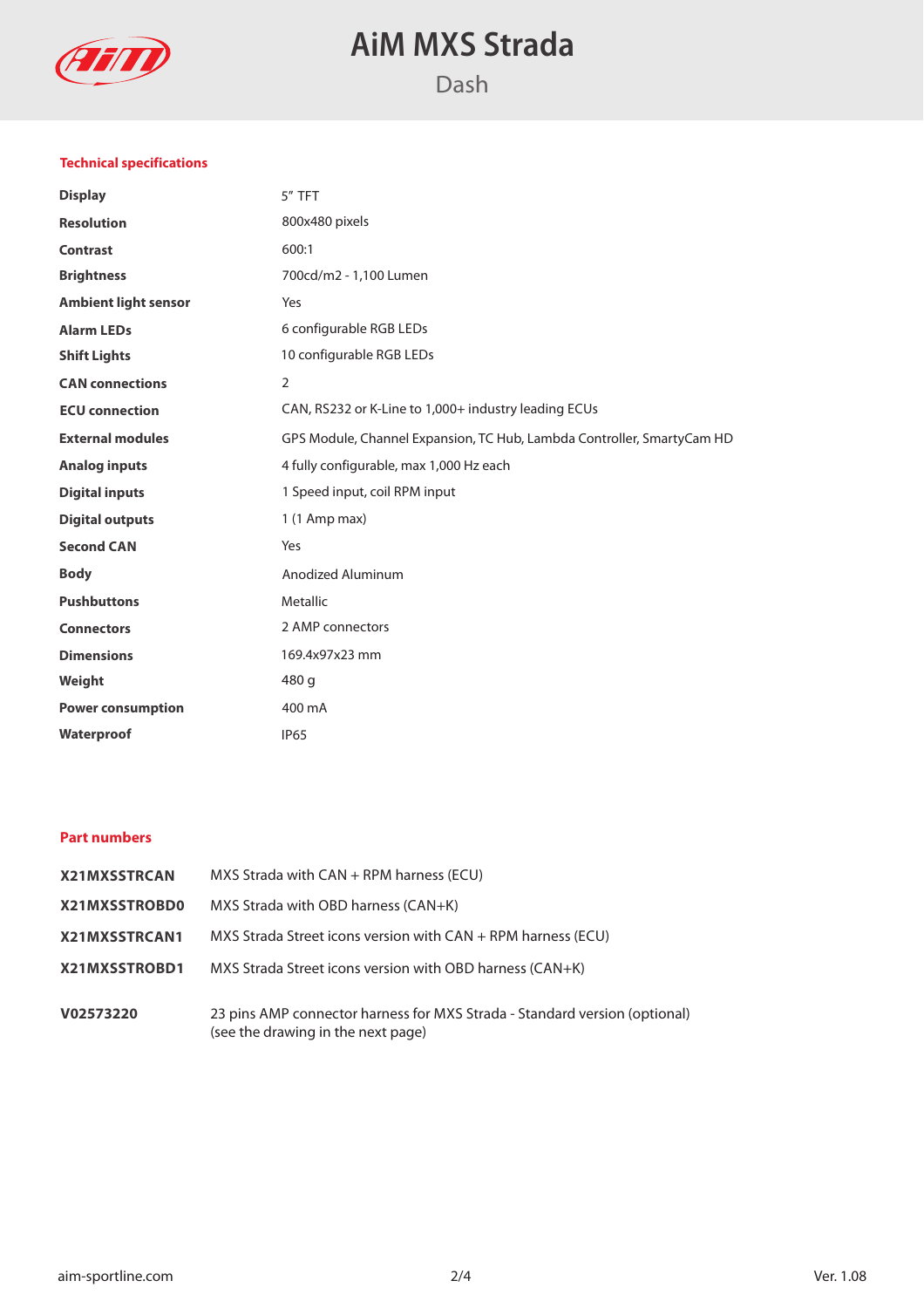

### **Pinout**

| Pin                                                                                                                                                                        | AMP 23 pin                                                                                                                                                                                                                                       |                                         |
|----------------------------------------------------------------------------------------------------------------------------------------------------------------------------|--------------------------------------------------------------------------------------------------------------------------------------------------------------------------------------------------------------------------------------------------|-----------------------------------------|
| 1<br>$\begin{array}{c}\n2 \\ 3 \\ 4 \\ 5\n\end{array}$<br>6<br>7<br>$\frac{1}{8}$<br>9<br>10<br>11<br>12<br>13<br>14<br>15<br>16<br>17<br>18<br>19<br>20<br>21<br>22<br>23 | Ain 1<br>gnd analog<br>+Vb out<br>$+Vref$<br>Ain 2<br>Ain 3<br>gnd analog<br>+Vb out<br>$+Vref$<br>Ain 4<br>rs232 TX<br>rs232 RX<br>Speed 1<br>gnd<br>+Vb out<br>Dout<br>gnd<br>$can2+$<br>can <sub>2</sub> -<br>gnd<br>LAP in<br>gnd<br>+Vb out | $\bigoplus$<br>C<br>O<br>$\dot{\Theta}$ |
|                                                                                                                                                                            |                                                                                                                                                                                                                                                  | O<br>О<br>O                             |



| Pin            | AMP 14 pin     |  |
|----------------|----------------|--|
| 1              | 9-15V Power in |  |
| 2              | gnd batt       |  |
| 3              | can+ exp       |  |
| 4              | qnd            |  |
| 5              | +Vb out can    |  |
| 6              | can-exp        |  |
| $\overline{7}$ | +Vb ext can    |  |
| 8              | can1+ FCU      |  |
| 9              | can1- ECU      |  |
| 10             | K line ECU     |  |
| 11             | usb D+         |  |
| 12             | usb D-         |  |
| 13             | gnd USB        |  |
| 14             | rpm            |  |

### **23 pins AMP connector harness for MXS Strada - Standard version (optional)**